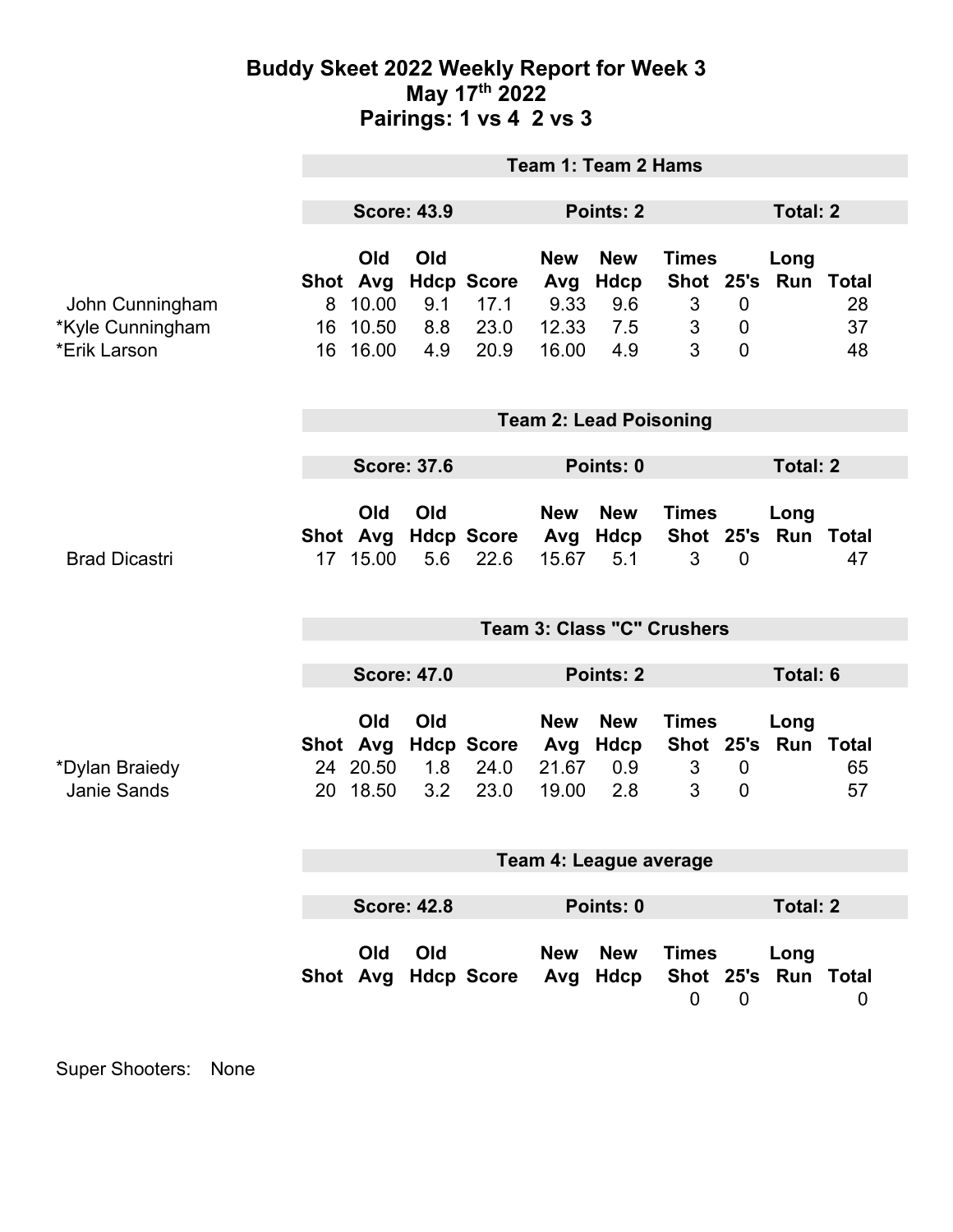## **Buddy Skeet 2022 Weekly Report for Week 3 May 17th 2022 Pairings: 1 vs 4 2 vs 3**

## **Buddy Skeet 2022 Team Standings through week 3**

| Team 3 | <b>Class "C" Crushers</b> | 6.0 |
|--------|---------------------------|-----|
| Team 4 | League average            | 2.0 |
| Team 2 | <b>Lead Poisoning</b>     | 2.0 |
| Team 1 | <b>Team 2 Hams</b>        | 2.0 |